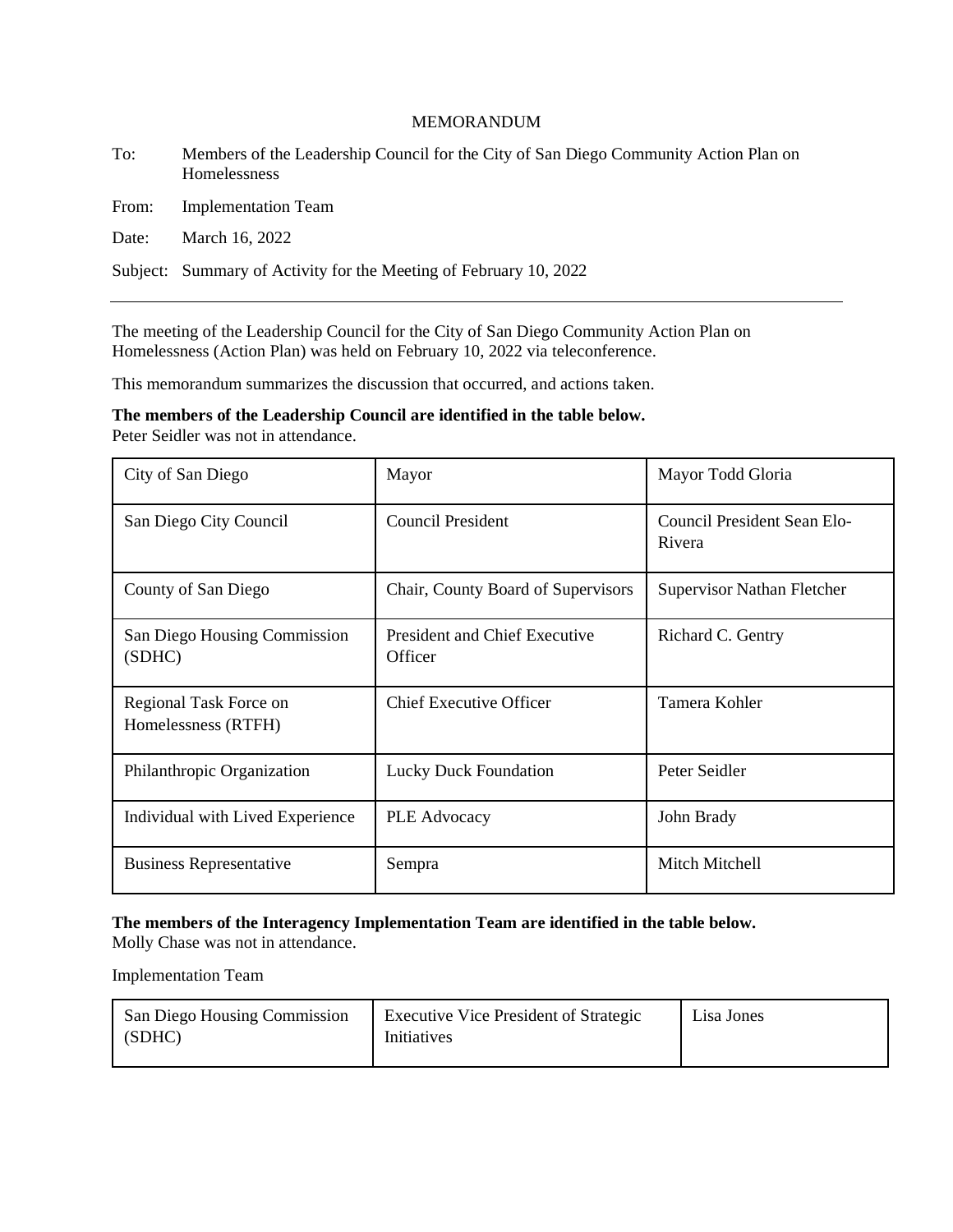| City of San Diego                             | Director, Homelessness Strategies and<br><b>Solutions</b> | Hafsa Kaka    |
|-----------------------------------------------|-----------------------------------------------------------|---------------|
| Regional Task Force on<br>Homelessness (RTFH) | <b>Chief Executive Officer</b>                            | Tamera Kohler |
| San Diego Housing Commission<br>(SDHC)        | Project Manager for the Community<br><b>Action Plan</b>   | Nancy Sa      |

### Policy Liaisons

| San Diego Housing Commission<br>(SDHC)        | Vice President of Policy                         | <b>Molly Chase</b> |
|-----------------------------------------------|--------------------------------------------------|--------------------|
| County of San Diego                           | Policy Advisor for Supervisor Nathan<br>Fletcher | Sarah Dawe         |
| Regional Task Force on<br>Homelessness (RTFH) | <b>Chief Operations Officer</b>                  | Lahela Mattox      |

# **The agenda included the following main topics:**

- Update on Progress Toward Action Plan Housing Goal and General Information Update
- Update on Harm Reduction Initiative
- Update on Sprung Structure Exploration

# **Update on Progress Toward Action Plan Housing Goal and General Information Update**

### Progress Toward Action Plan Housing Goal

The Implementation Team provided the Leadership Council with an update on progress toward meeting the permanent supportive housing goal outlined in the Action Plan. The Action Plan states that the City of San Diego has a total need for 5,416 units of supportive housing, low-income housing or rapid rehousing, and diversion resources by 2030. Of this, a need for 2,802 permanent supportive housing units was identified.

The Housing Commission developed a pipeline tracker that demonstrates progress toward the permanent supportive housing goal in the Action Plan. The data is gathered from the Housing Commission's Real Estate Division and Rental Assistance Division, and is available on th[e Action Plan Progress-at-a-Glance](https://www.sdhc.org/homelessness-solutions/community-action-plan/overview/)  [Dashboard.](https://www.sdhc.org/homelessness-solutions/community-action-plan/overview/) As of January 20, 2022 there are 957 new units that have been developed and in service since 2020, 344 units currently under construction, and 197 units that have been approved by the Housing Commission Board, for a total of 1,498 units approved. This is roughly 53% of the goal. The Action Plan also recommends that 60% of the new supportive housing units come online in the first four years of the plan. As of January 20, 2022, 89% of this recommendation has been met.

Discussion included that the data in the Action Plan for the City of San Diego may need to be revisited to inform how to meet the need in today's landscape, as inflow into the homelessness system has changed.